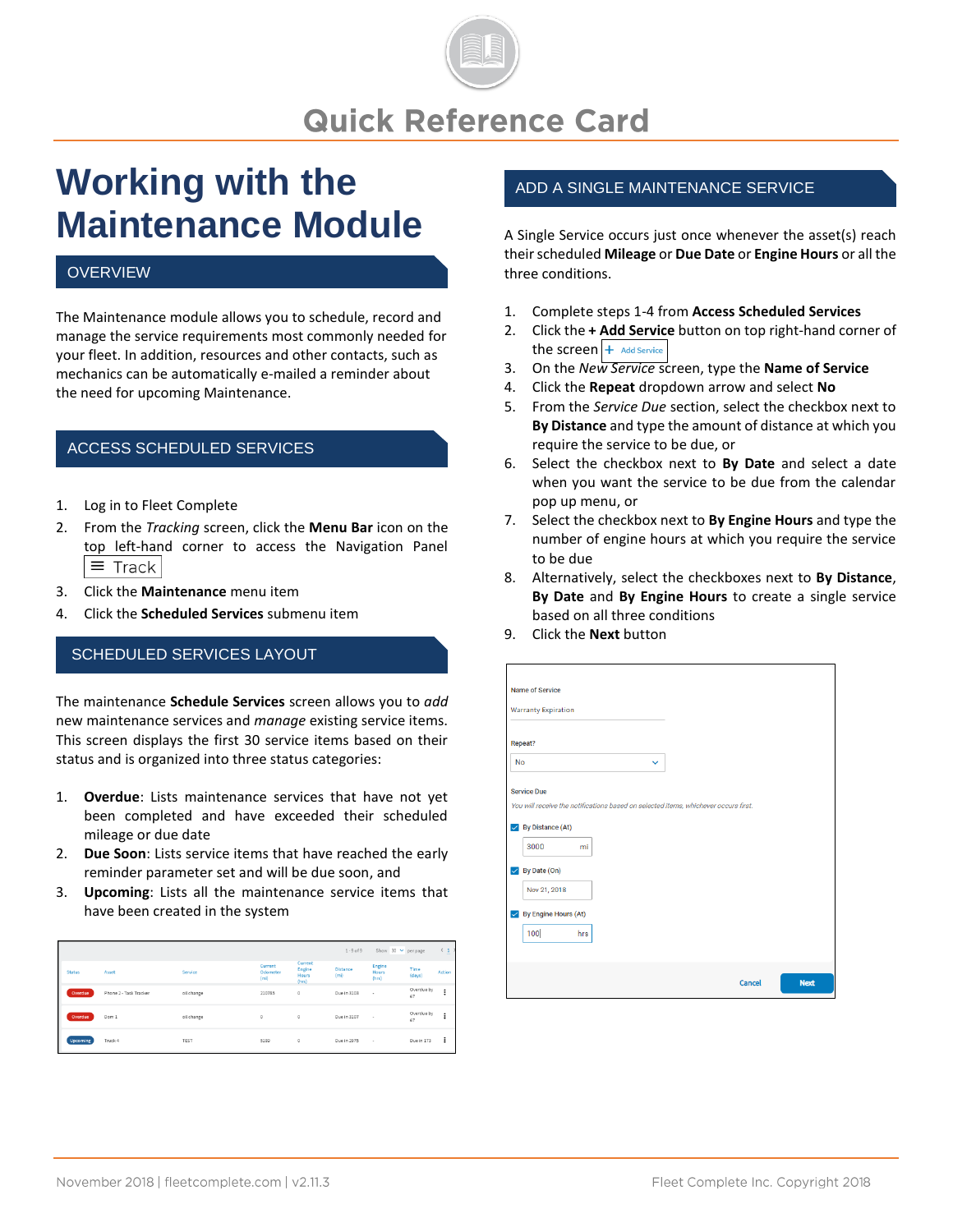

#### ADD A REPEAT MAINTENANCE SERVICE **SET ALL SET UP REMINDER NOTIFICATIONS**

A Repeat Service occurs on a recurring cycle whenever the asset(s) have reached a scheduled **Mileage**, **Due Time** or **Engine Hours** or all the three conditions.

- 1. Complete steps 1-4 from **Access Scheduled Services**
- 2. Click the **+ Add Service** button on top right-hand corner of the screen  $+$  Add Service
- 3. On the *New Service* screen, type the **Name of Service**
- 4. Click the **Repeat** dropdown arrow and select **Yes**
- 5. From the *Service Due* section, select the checkbox next to **By Distance** and the type the amount of distance you require the service to be due to *every* cycle, or
- 6. Select the checkbox next to **By Time** and from the dropdown menu select the **Days** *or* **Months**for the service to be due *every* cycle, or
- 7. Select the checkbox next to **Engine Hours** and type the number of engine hours you require the service to be due *every* cycle
- 8. Alternatively, select the checkboxes next to **By Distance**, **By Date** and **By Engine Hours** to create a repeat service based on all three conditions
- 9. Click the **Next** button

| Name of Service                                                                     |        |             |
|-------------------------------------------------------------------------------------|--------|-------------|
| Oil Change                                                                          |        |             |
|                                                                                     |        |             |
| Repeat?                                                                             |        |             |
| Yes<br>$\checkmark$                                                                 |        |             |
| <b>Service Due</b>                                                                  |        |             |
| You will receive the notifications based on selected items, whichever occurs first. |        |             |
| ✔ By Distance (Every)                                                               |        |             |
| 5000<br>mi                                                                          |        |             |
| <b>By Time (Every)</b><br>H                                                         |        |             |
| days<br>v                                                                           |        |             |
| <b>By Engine Hours (Every)</b>                                                      |        |             |
| 100<br>hrs                                                                          |        |             |
|                                                                                     |        |             |
|                                                                                     | Cancel | <b>Next</b> |

You can set up notifications to remind you of a Single or Repeat Maintenance Service *before* it becomes due.

- 1. If the service is based on **Distance** only, on the *Reminders* section, type the amount of *KM/MI* in the distance field you would like to be notified before the service is due, or
- 2. If the service is based on **Time** only, on the *Reminders section*, type a certain amount of time and click the dropdown arrow to select from **Days***,* or **Months** that you would like to be notified before the service is due, or
- 3. If the service is based on **Engine Hours**, type the number of Engine Hours at which you would like to be notified before the service is due
- 4. Alternatively, if the service is created based on **Distance**, **Time** and **Engine Hours**, type the values in all the three fields, as necessary
- 5. To setup an *Email Reminder*, click the **Email Reminder** dropdown menu and select **Yes**
- 6. In the **To** field, type the email address of the recipient to send the reminder notifications to

Note: Remember to separate multiple email addresses with semi-colons.

- 7. If you do not wish to set up an *Email Reminder*, click the **Email Reminder** dropdown menu and select **No**
- 8. Click the **Next** button

|                       | Service Interval | Remind Me (before its due) |
|-----------------------|------------------|----------------------------|
| Distance              | 5000 mi          | 1000<br>mi                 |
| Time                  | 2 months         | days<br>50<br>$\checkmark$ |
| Engine Hours          | 100 hrs          | 70<br>hrs                  |
| Email Reminder<br>Yes |                  | $\checkmark$               |
| To                    |                  |                            |

Note: If a maintenance service is created based on Distance, Time and Engine Hours you will be notified based on whichever comes first.